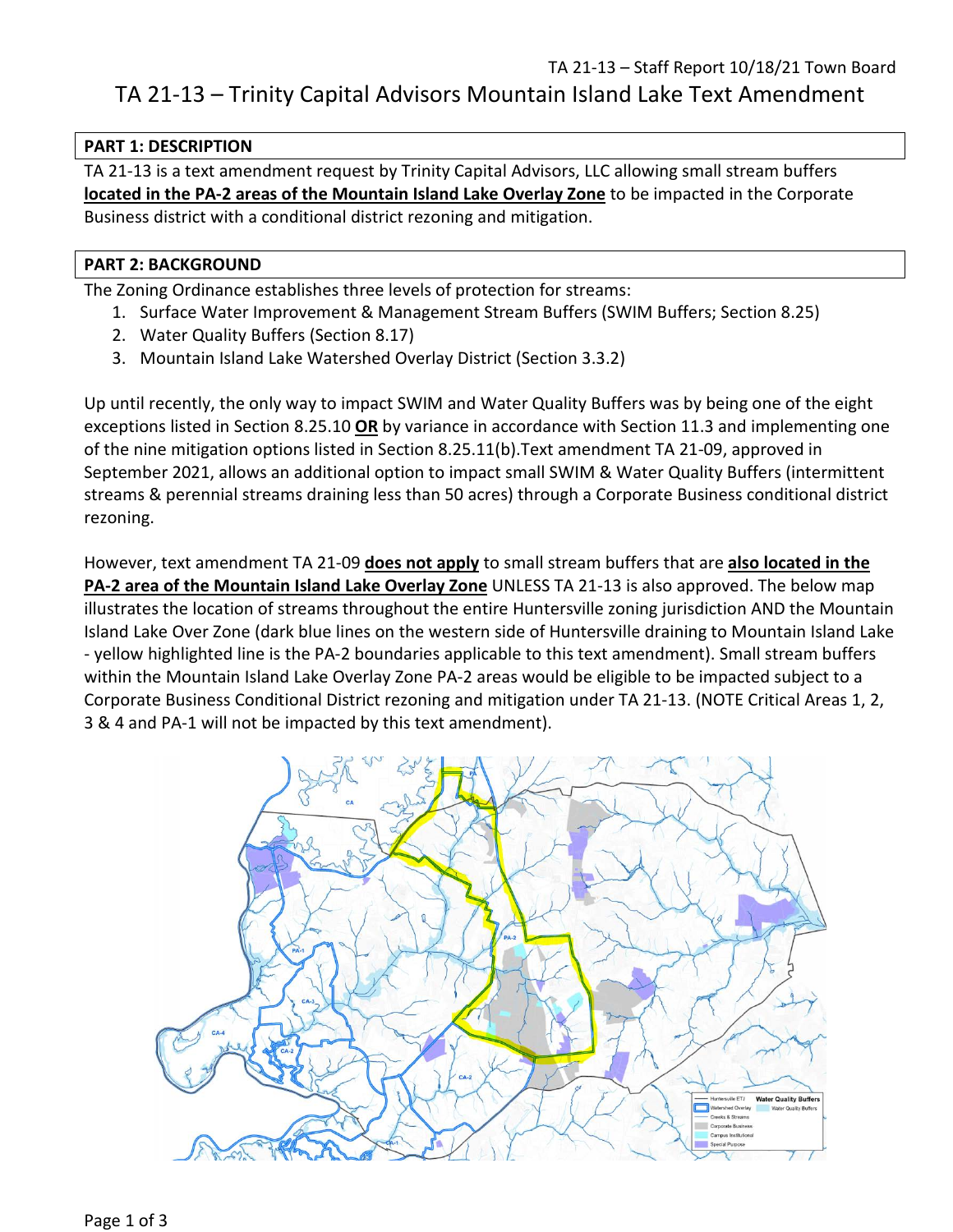Because the Mountain Lake Overlay District is part of the state required Water Supply Watershed Protection regulations, text amendments must be approved by the State. On September 2, 2021, Mr. Paul Clark, NC Water Supply Watershed Protection Coordinator, gave preliminary approval for the text amendment.

Huntersville Planning Department supports a text amendment providing an additional option to impact small stream Buffers through conditional rezoning in the Mountain Island Lake Overlay Zone because it is difficult for large footprint flex space buildings to design around them and the text amendment would require mitigation of any impacts. Mr. Rusty Rozzelle, Program Manager for Mecklenburg County's Water Quality Program is not opposed to the text amendment because of the limited number of properties potentially impacted and because mitigation would be provided to offset any negative water quality impacts.

## **PART 3: RELEVANT SECTIONS OF THE HUNTERSVILLE 2040 COMMUNITY PLAN**

**Policy LU-8: Emphasize form and flexibility in Mixed-Use Centers, Employment Centers, the Town Core, and Activity Centers.** 

*Comment: Proposed amendment provides flexibility in the employment center where development options are limited for large footprint flex space buildings. Conditional zoning process and mitigation per Section 8.25(11)(b) allows town to consider impact on small stream buffers in the Mountain Island Lake Overlay zone on the merits of each case.*

#### **Policy EV-1: Support a balanced economy through job growth in target industry sectors.**

EV 1.4: Review development standards to support business growth.

• Support efforts to improve efficiency and responsiveness of the development review process for development proposals. Regularly review the market to ensure that standards are in line with current demand.

*Comment: Staff finds providing another option for minor stream buffer impacts in the Mountain Island Lake Overlay zone through conditional zoning in the CB district reflects a proper balance of environmental protection and economic development.*

## **Policy EOS-1: Support the preservation and enhancement of the natural environment, along with its scenic and cultural assets.**

*Comment: While the amendment allows impacts to intermittent streams and perennial streams draining under 50 acres in the Mountain Island Lake Overlay Zone, mitigation per Section 8.25.11(b) would be required.*

#### **PART 4: STAFF RECOMMENDATION**

Staff recommends approval of the text amendment language (see Part 9 below).

#### **PART 5: HUNTERSVILLE ORDINANCE ADVISORY BOARD**

The Huntersville Ordinances Advisory Board (HOAB) recommended approval of the proposed text amendment 6-1 on September 2, 2021.

#### **PART 6: PUBLIC HEARING**

October 4, 2021